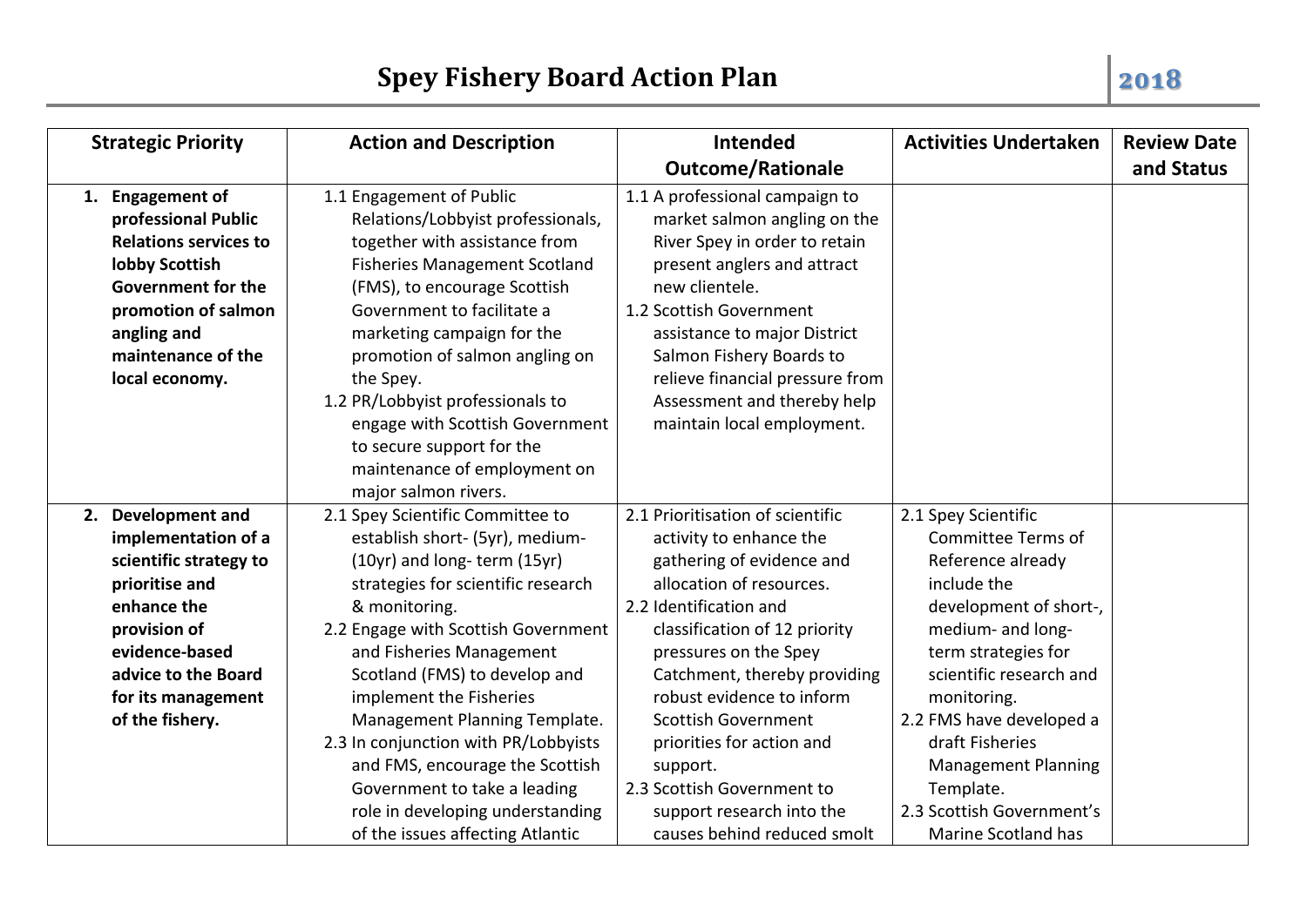|                               | salmon migration in the marine                                       | survival and low adult salmon      | expressed interest in    |  |
|-------------------------------|----------------------------------------------------------------------|------------------------------------|--------------------------|--|
|                               | environment.                                                         | returns to natal rivers.           | supporting smolt         |  |
|                               | 2.4 Encourage Marine Scotland and                                    | 2.4 Exchange of knowledge and      | tagging projects.        |  |
|                               | Marine Scotland Science to                                           | data from countries overseas       |                          |  |
|                               | develop and maintain liaison with                                    | which are experiencing similar     |                          |  |
|                               | international salmonid research                                      | problems with declining            |                          |  |
|                               | organisations.                                                       | numbers of adult salmon.           |                          |  |
|                               |                                                                      | 2.5 Atlantic salmon is one of four |                          |  |
|                               | 2.5 SNH paper on the importance of<br>Atlantic salmon to the other 3 |                                    |                          |  |
|                               |                                                                      | qualifying species for the         |                          |  |
|                               | SAC designated species.                                              | Spey's SAC status. We need to      |                          |  |
|                               |                                                                      | highlight the dependence of        |                          |  |
|                               |                                                                      | the other 3 on Atlantic            |                          |  |
|                               |                                                                      | salmon.                            |                          |  |
| <b>Enhanced protection of</b> | 3.1 Engage with Scottish Government                                  | 3.1 Improved resource allocation   | 3.1 & 3.2 Sub-Group of   |  |
| <b>Atlantic salmon from</b>   | and their advisers to review and                                     | for bird counts, a refined         | national Sawbill         |  |
| predation.                    | refine the licensing system for                                      | licence application system         | Management Group to      |  |
|                               | pisciverous bird management.                                         | and increased bird quotas.         | convene in September     |  |
|                               | 3.2 Expand Spey Pisciverous Bird licence                             | 3.2 Expansion of current licence   | 2018 to progress.        |  |
|                               | to include principal tributaries as well                             | to include the Rivers Fiddich,     |                          |  |
|                               | as mainstem river.                                                   | Avon, Feshie, Tromie, Truim,       |                          |  |
|                               | 3.3 Utilise AST smolt tagging project (see                           | Calder and Dulnain as well as      |                          |  |
|                               | 4.2) to provide evidence of the                                      | the Spey, so as to achieve a       |                          |  |
|                               | impact of pisciverous bird predation                                 | more holistic approach to          |                          |  |
|                               | on smolt migration.                                                  | pisciverous bird management        |                          |  |
|                               | 3.4 Collation of evidence to lobby                                   | throughout the Spey                |                          |  |
|                               | Scottish Government for the                                          | catchment.                         |                          |  |
|                               | enhancement of Grey seal quotas                                      | 3.3 Building upon previous work    | 3.3 Meetings undertaken  |  |
|                               | and reintroduction of a Common seal                                  | undertaken, establish current      | with AST executive to    |  |
|                               | quota.                                                               | levels and impact of               | progress.                |  |
|                               |                                                                      | pisciverous bird predation on      | 3.4 Ongoing collation of |  |
|                               |                                                                      |                                    |                          |  |
|                               |                                                                      | smolt runs.                        | high-resolution          |  |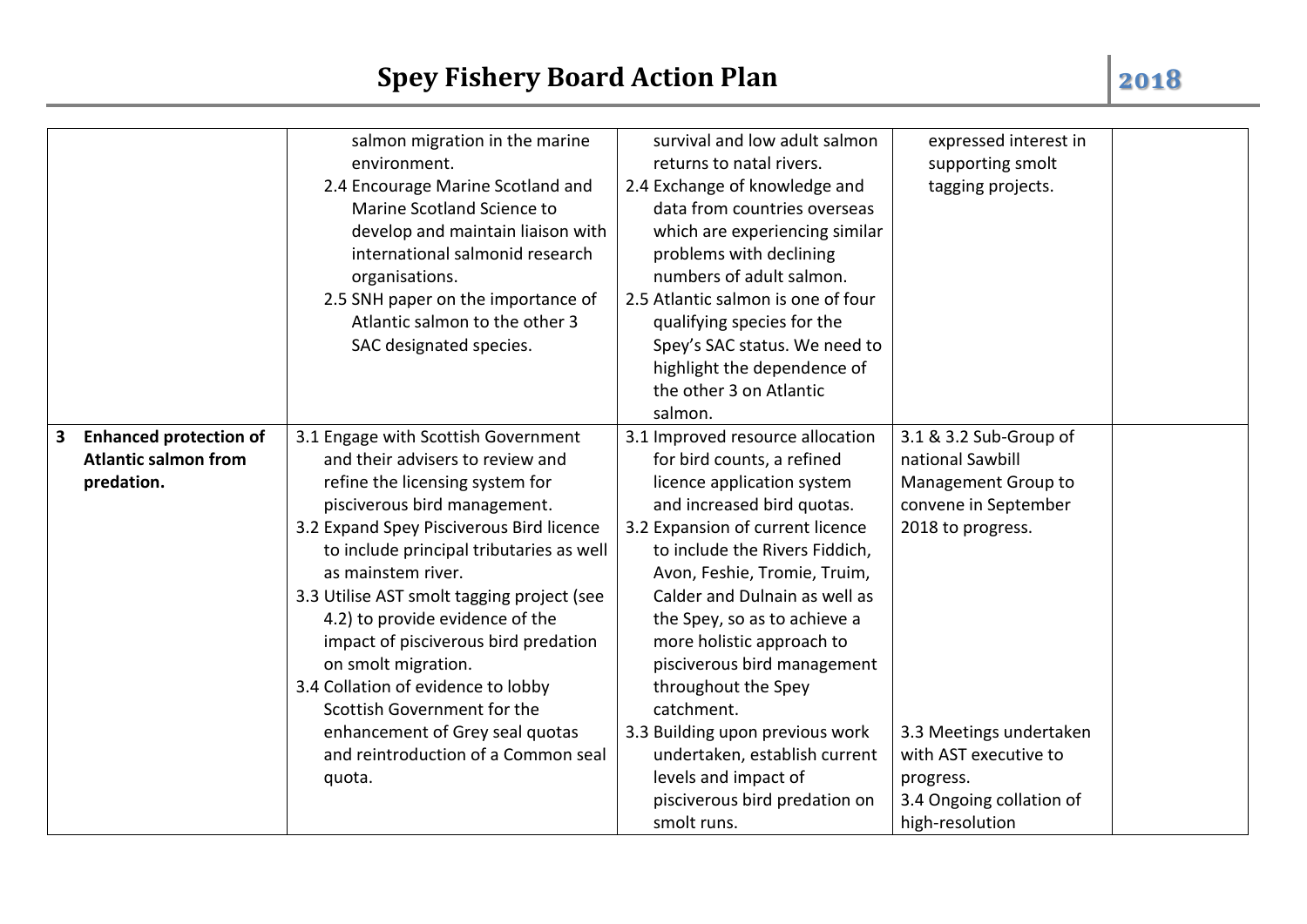| 4 | Development of our<br>knowledge of smolt                                   | 4.1 Enhancement of the Tommore Burn<br>Project to include the installation of                                                                                                                                                                                                                                                                                                                                                                                               | 3.4 High resolution photographic<br>evidence of seal incursions<br>into the Spey estuary are<br>required to convince Marine<br>Scotland of the need to<br>manage persistent Common<br>seal offenders.<br>4.1 Further enhancement of the<br>successful Tommore Burn Project                                                                                                                                                               | photographic imagery of<br>seal numbers around Spey<br>Bay and monitoring/<br>control of incursions into<br>the lower River.<br>4.1 Smolt trap already in<br>place on the Tommore       |
|---|----------------------------------------------------------------------------|-----------------------------------------------------------------------------------------------------------------------------------------------------------------------------------------------------------------------------------------------------------------------------------------------------------------------------------------------------------------------------------------------------------------------------------------------------------------------------|------------------------------------------------------------------------------------------------------------------------------------------------------------------------------------------------------------------------------------------------------------------------------------------------------------------------------------------------------------------------------------------------------------------------------------------|-----------------------------------------------------------------------------------------------------------------------------------------------------------------------------------------|
|   | migration, both within<br>the river and through<br>the marine environment. | an Adult Fish Trap as well as the<br>Smolt Trap.<br>4.2 In conjunction with the Atlantic<br>Salmon Trust, tag salmon smolts<br>leaving the Tommore Burn and the<br>upper Spey to monitor and compare<br>the migration of smolts originating<br>from hatchery-bred fry and compare<br>this to their wild-bred counterparts.<br>4.3 Remove all rod-caught fin-clipped<br>adult salmon from the fishery.<br>4.4 Support the Atlantic Salmon Trust's<br>Missing Salmon Project. | by monitoring the number of<br>smolts leaving the Burn and the<br>number of adult fish that<br>subsequently return.<br>4.2 Compare the survival rates of<br>smolts emanating from the<br>hatchery with that of their wild<br>counterparts.<br>4.3 Removal of rod-caught fish of<br>hatchery origin to prevent genetic<br>introgression with the natural<br>stock.<br>4.4 Develop our knowledge of the<br>coastal migration undertaken by | Burn.<br>4.2 Letter to issue to all<br>proprietors seeking<br>assistance and support for<br><b>AST Missing Salmon</b><br>Project.<br>4.4 Meetings with AST<br>executive and technicians |
| 5 | <b>Continued programme</b>                                                 | 5.1 Sandbank Hatchery to remain in                                                                                                                                                                                                                                                                                                                                                                                                                                          | Spey smolts.<br>5.1 Mitigation stocking above                                                                                                                                                                                                                                                                                                                                                                                            | already undertaken.<br>5.1 Tripartite Meetings                                                                                                                                          |
|   | of riparian and in-river                                                   | operation for mitigation stocking                                                                                                                                                                                                                                                                                                                                                                                                                                           | man-made barriers to continue.                                                                                                                                                                                                                                                                                                                                                                                                           | between SEPA, SFB and                                                                                                                                                                   |
|   | habitat enhancement                                                        | above man-made barriers.                                                                                                                                                                                                                                                                                                                                                                                                                                                    | Preparations to be made for                                                                                                                                                                                                                                                                                                                                                                                                              | GFG established to                                                                                                                                                                      |
|   | projects to improve the                                                    | 5.2 Work with the Scottish Environment                                                                                                                                                                                                                                                                                                                                                                                                                                      | stocking above Spey Dam in due                                                                                                                                                                                                                                                                                                                                                                                                           | prioritise and review                                                                                                                                                                   |
|   | spawning and juvenile                                                      | Protection Agency and GFG Alliance                                                                                                                                                                                                                                                                                                                                                                                                                                          | course, once fish passage                                                                                                                                                                                                                                                                                                                                                                                                                | progress. Technical                                                                                                                                                                     |
|   | habitats for Atlantic                                                      | to accelerate progress with ensuring                                                                                                                                                                                                                                                                                                                                                                                                                                        | problems at the Dam's fish pass                                                                                                                                                                                                                                                                                                                                                                                                          | <b>Working Group meeting</b>                                                                                                                                                            |
|   | salmon.                                                                    | upward and downward fish passage                                                                                                                                                                                                                                                                                                                                                                                                                                            | have been resolved.                                                                                                                                                                                                                                                                                                                                                                                                                      | regularly to facilitate                                                                                                                                                                 |